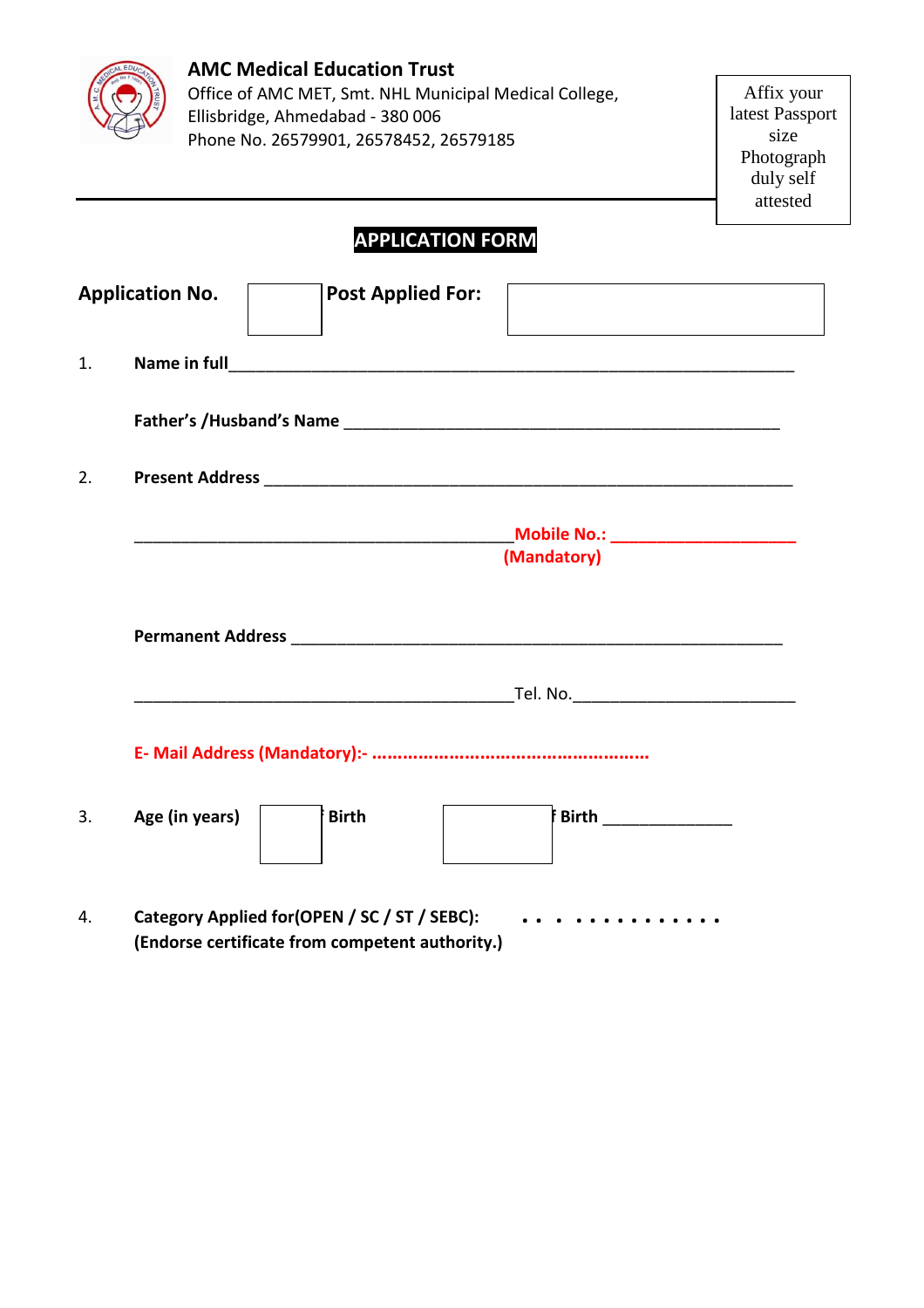5. Full particulars of General and Technical qualifications acquired commencing from S.S.C./H.S.C./MBBS/BDS/PG or equivalent examination. (Please mention about the successfully completed courses only.)

| Name of Exam.           | <b>School/College/ University</b> | Year of | Class/          | <b>Principal subjects</b> | Merit/rank & % of | Nos. of        |
|-------------------------|-----------------------------------|---------|-----------------|---------------------------|-------------------|----------------|
| <b>Degree or Course</b> |                                   | Passing | <b>Division</b> | offered                   | <b>Marks</b>      | <b>Attempt</b> |
|                         |                                   |         |                 |                           |                   |                |
|                         |                                   |         |                 |                           |                   |                |
|                         |                                   |         |                 |                           |                   |                |
|                         |                                   |         |                 |                           |                   |                |
|                         |                                   |         |                 |                           |                   |                |
|                         |                                   |         |                 |                           |                   |                |
|                         |                                   |         |                 |                           |                   |                |
|                         |                                   |         |                 |                           |                   |                |
|                         |                                   |         |                 |                           |                   |                |
|                         |                                   |         |                 |                           |                   |                |
|                         |                                   |         |                 |                           |                   |                |
|                         |                                   |         |                 |                           |                   |                |
|                         |                                   |         |                 |                           |                   |                |
|                         |                                   |         |                 |                           |                   |                |
|                         |                                   |         |                 |                           |                   |                |
|                         |                                   |         |                 |                           |                   |                |
|                         |                                   |         |                 |                           |                   |                |
|                         |                                   |         |                 |                           |                   |                |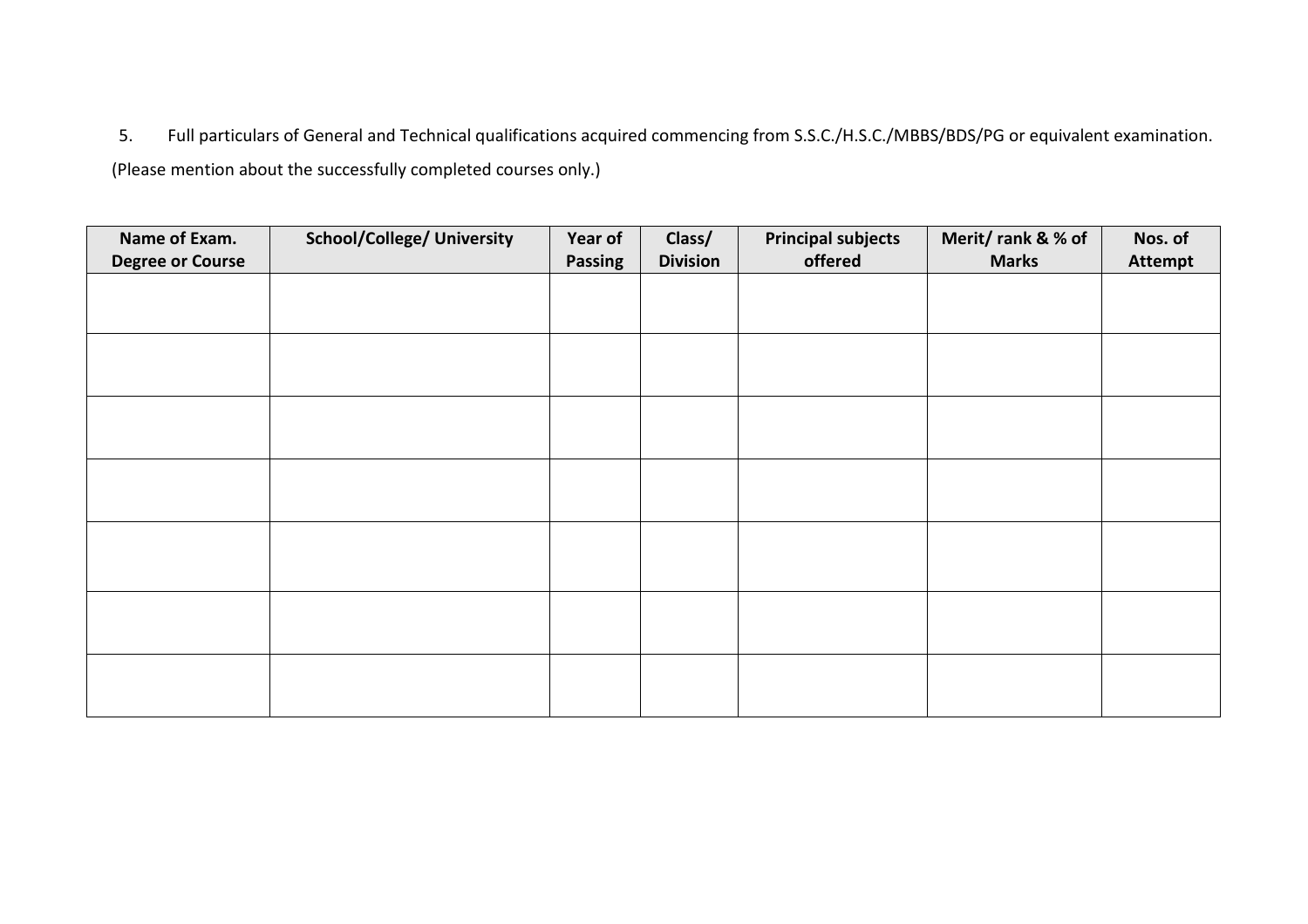|  |  |  | (a) Any professional/other training taken detail with duration and name of institute: |
|--|--|--|---------------------------------------------------------------------------------------|
|--|--|--|---------------------------------------------------------------------------------------|

\_\_\_\_\_\_\_\_\_\_\_\_\_\_\_\_\_\_\_\_\_\_\_\_\_\_\_\_\_\_\_\_\_\_\_\_\_\_\_\_\_\_\_\_\_\_\_\_\_\_\_\_\_\_\_\_\_\_\_\_\_\_\_\_\_\_\_\_\_\_\_\_\_\_\_\_

\_\_\_\_\_\_\_\_\_\_\_\_\_\_\_\_\_\_\_\_\_\_\_\_\_\_\_\_\_\_\_\_\_\_\_\_\_\_\_\_\_\_\_\_\_\_\_\_\_\_\_\_\_\_\_\_\_\_\_\_\_\_\_\_\_\_\_\_\_\_\_\_\_\_\_\_

\_\_\_\_\_\_\_\_\_\_\_\_\_\_\_\_\_\_\_\_\_\_\_\_\_\_\_\_\_\_\_\_\_\_\_\_\_\_\_\_\_\_\_\_\_\_\_\_\_\_\_\_\_\_\_\_\_\_\_\_\_\_\_\_\_\_\_\_\_\_\_\_\_\_\_\_

\_\_\_\_\_\_\_\_\_\_\_\_\_\_\_\_\_\_\_\_\_\_\_\_\_\_\_\_\_\_\_\_\_\_\_\_\_\_\_\_\_\_\_\_\_\_\_\_\_\_\_\_\_\_\_\_\_\_\_\_\_\_\_\_\_\_\_\_\_\_\_\_

\_\_\_\_\_\_\_\_\_\_\_\_\_\_\_\_\_\_\_\_\_\_\_\_\_\_\_\_\_\_\_\_\_\_\_\_\_\_\_\_\_\_\_\_\_\_\_\_\_\_\_\_\_\_\_\_\_\_\_\_\_\_\_\_\_\_\_\_\_\_\_\_\_\_\_\_\_\_\_

\_\_\_\_\_\_\_\_\_\_\_\_\_\_\_\_\_\_\_\_\_\_\_\_\_\_\_\_\_\_\_\_\_\_\_\_\_\_\_\_\_\_\_\_\_\_\_\_\_\_\_\_\_\_\_\_\_\_\_\_\_\_\_\_\_\_\_\_\_\_\_\_\_\_\_\_\_\_\_

\_\_\_\_\_\_\_\_\_\_\_\_\_\_\_\_\_\_\_\_\_\_\_\_\_\_\_\_\_\_\_\_\_\_\_\_\_\_\_\_\_\_\_\_\_\_\_\_\_\_\_\_\_\_\_\_\_\_\_\_\_\_\_\_\_\_\_\_\_\_\_\_\_\_\_\_

**6. Details of membership of any professional/academic Institute.**

7. **Expected starting total salary including allowances: Rs**.\_\_\_\_\_\_\_\_ (per Annum)

- 8. When can you join if offered an appointment? \_\_\_\_\_\_\_\_\_\_\_\_\_\_\_\_\_\_\_\_\_\_\_\_\_\_\_\_\_\_\_\_\_
- 9. **Details of the previous appointment / teaching experience (Attach Certificate without which experience will not be counted)**

| <b>Designation</b>                             | <b>Department</b> | Name of Institution | From<br>DD/MM/YY | To<br>DD/MM/YY | <b>Total</b><br><b>Experience</b><br>in years &<br>months |
|------------------------------------------------|-------------------|---------------------|------------------|----------------|-----------------------------------------------------------|
| Registrar/<br>Sr.Residency/<br><b>Resident</b> |                   |                     |                  |                |                                                           |
| Tutor/<br>Demonstrator/<br>Lecturer(DENTAL)    |                   |                     |                  |                |                                                           |
| <b>Assistant</b><br>Professor/Reader           |                   |                     |                  |                |                                                           |
| Associate<br>Professor                         |                   |                     |                  |                |                                                           |
| Professor                                      |                   |                     |                  |                |                                                           |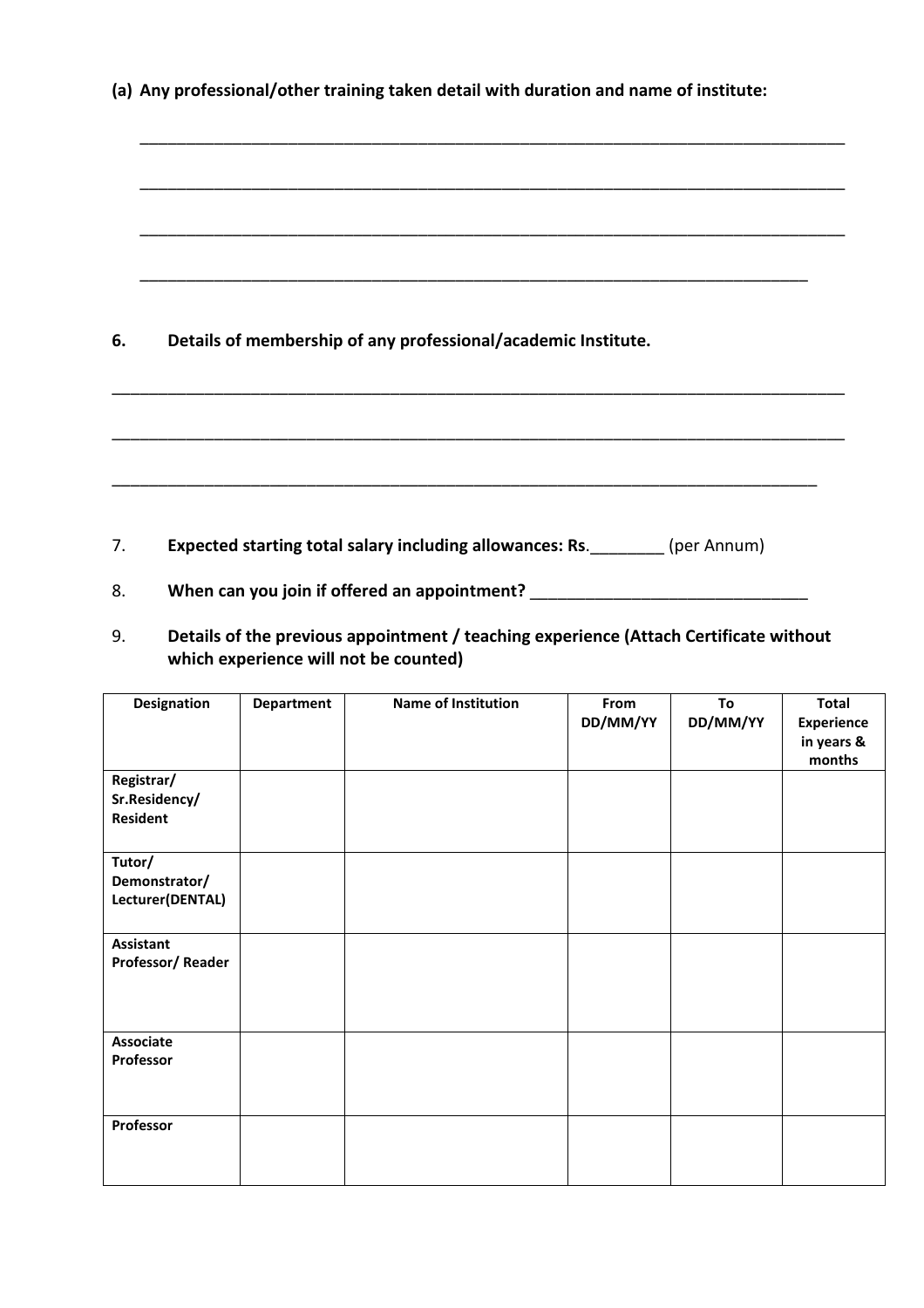- 10. **No. of Research publication in Journals as per the requirement of MCI: (attach separate sheet of details as under mentioned, along with copy of Research Publication and proof of Indexing without which it will not be counted - As per Annexure - A )**
- 11. **Are you having service agreement/Bond with your present employer? If yes, please mention period etc. and give details separately.**

Yes/No

Yes/No

- 12. **Have you been abroad? If yes, please mention countries visited with purpose & duration.**
- 13. **Languages known**

| Languages known      | Language | <b>Speak</b> | Read | Write |
|----------------------|----------|--------------|------|-------|
| <b>Mother tongue</b> |          |              |      |       |
|                      |          |              |      |       |
|                      |          |              |      |       |
|                      |          |              |      |       |

#### **14. Physiology Details:**

| Height                                                              | Cms | Weight             | <b>Sex</b>      |  |
|---------------------------------------------------------------------|-----|--------------------|-----------------|--|
| Religion                                                            |     | <b>Nationality</b> | <b>Domicile</b> |  |
| <b>Marital Status</b>                                               |     | No. of Children    |                 |  |
| Disability of permanent nature or<br>chronic illness, if Any        |     |                    |                 |  |
| <b>Identification marks</b>                                         |     |                    |                 |  |
| <b>Wearing Glasses? If yes please</b><br>mention Number & Duration. |     |                    |                 |  |

### **15. Please name two references who are not your relative and who can certify about your work and conduct with contact No. & Address.**

| (1, | (2) |
|-----|-----|
|     |     |
|     |     |
|     |     |
|     |     |
|     |     |
|     |     |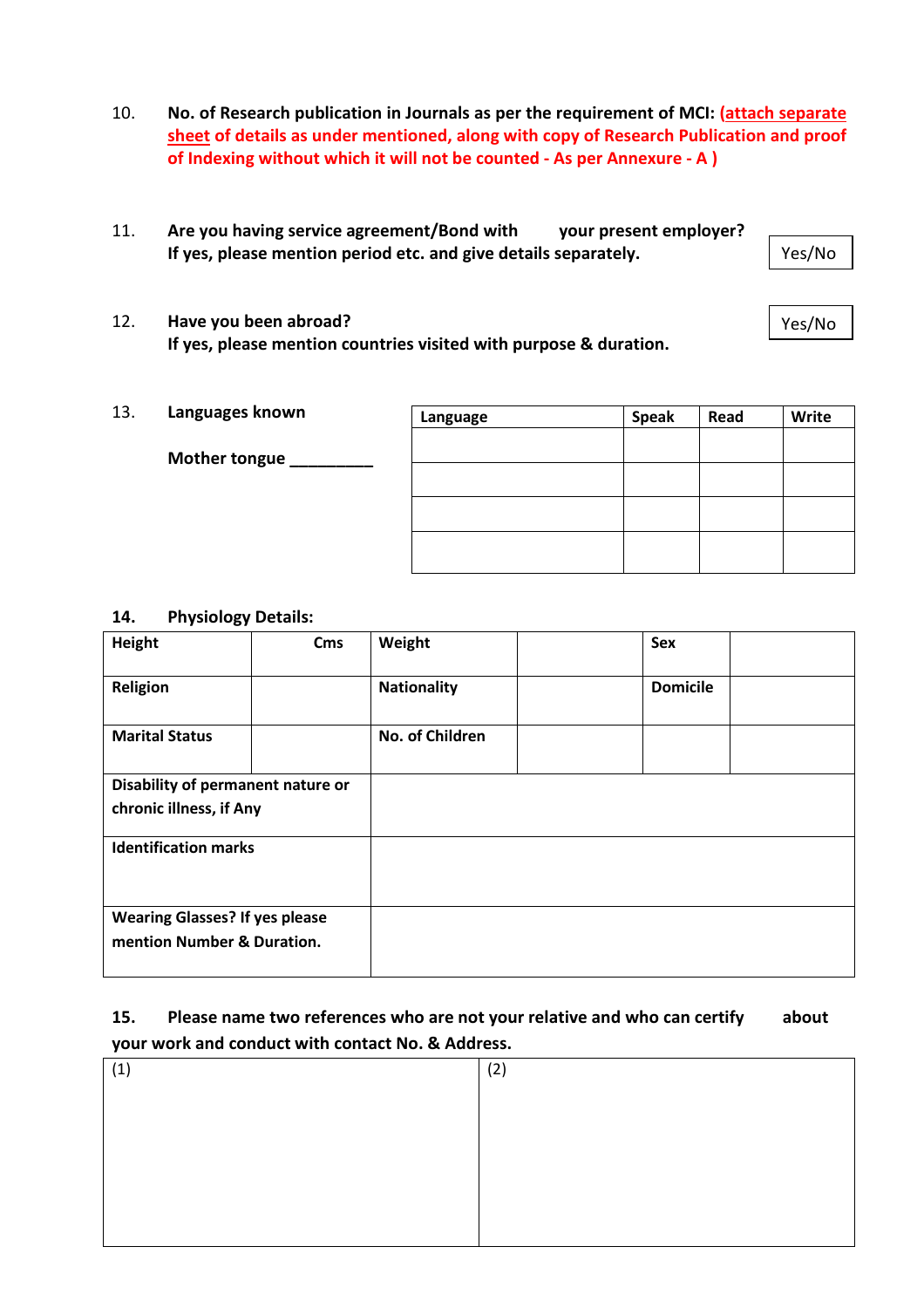#### **16. Any other relevant Information**

I solemnly declare that the particulars furnished in this application are true and correct. I clearly understand that any misstatement of fact contained herein or willful concealment of any material fact will render me liable to appropriate action as may be decided by AMC MET.

- **N.B. (1) Candidate should furnish with this application true copies of all the mark sheets, certificates, attempt Certificates, testimonials of education qualification from S.S.C. onwards and experience and copiesof research publication along with proof of indexing, etc. duly certified.** 
	- **(2) Application with incomplete information will not be accepted. If any way accepted it will be treated as canceled without further communication.**
	- **(3) The application should be in the candidate's own handwriting.**
	- **(4) A candidate who is employed elsewhere should forward the application through his/her employer and should attach a certificate from the employer that he/she has been permitted to apply for the post in question; otherwise the application will not be considered.**

**Place: Date: Signature.....................................**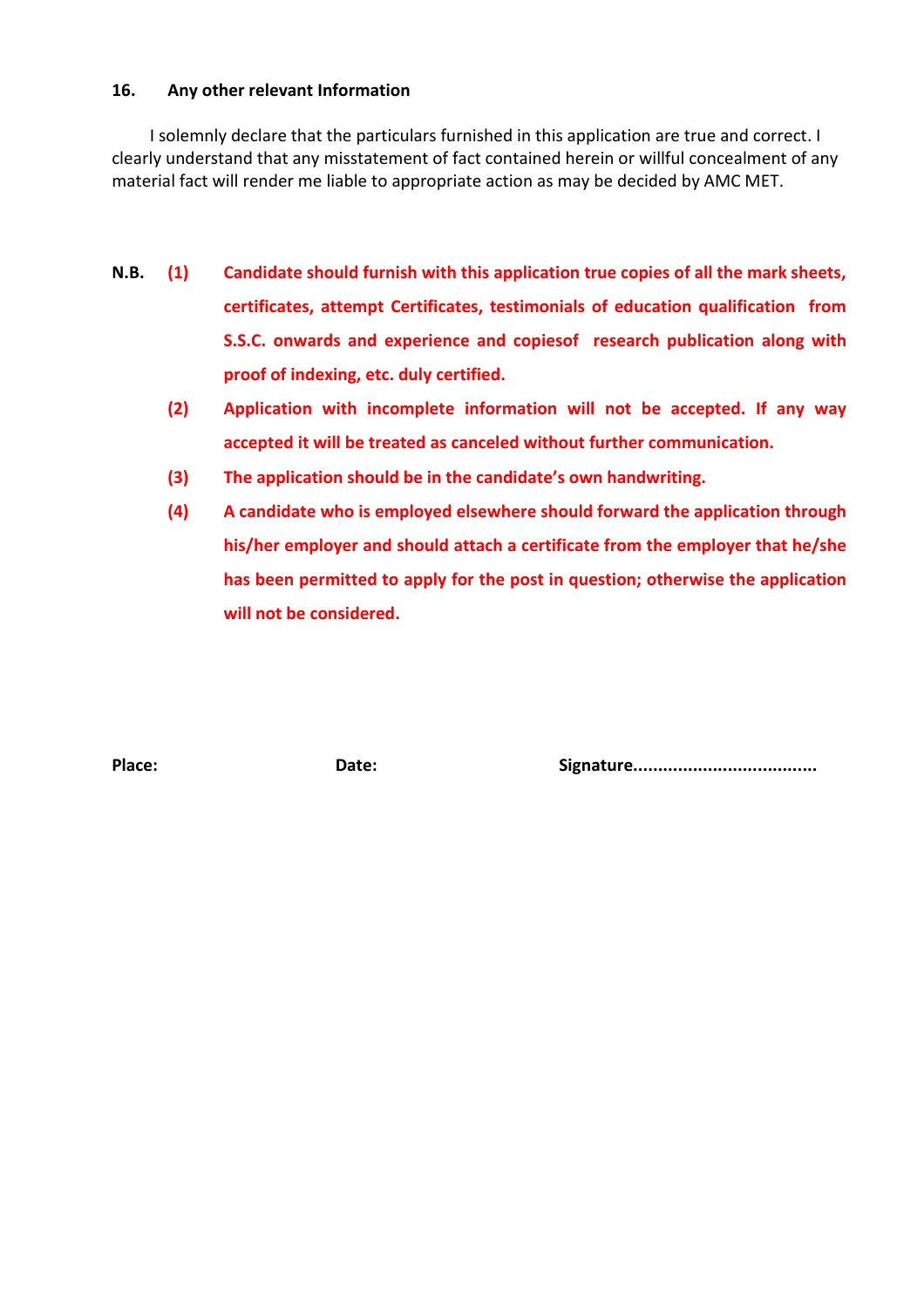# **E N C L O S U R E S**

| Sr.<br>No.              | <b>Documents</b>                                                                                         | <b>Submitted</b> |
|-------------------------|----------------------------------------------------------------------------------------------------------|------------------|
| $\mathbf{1}$            | <b>Proof of Birth Date</b>                                                                               | Yes / No         |
| $\overline{2}$          | <b>Caste Certificate</b>                                                                                 | Yes / No         |
| 3                       | <b>SSC Marksheet</b>                                                                                     | Yes / No         |
| 4                       | <b>HSC Marksheet</b>                                                                                     | Yes / No         |
| 5                       | 1st MBBBS / BDS Mark Sheet [including mark sheet of failure]                                             | Yes / No         |
| 6                       | 2 <sup>nd</sup> MBBS/BDS Mark Sheet[including mark sheet of failure]                                     | Yes / No         |
| $\overline{\mathbf{z}}$ | 3 <sup>rd</sup> MBBS/BDS Mark Sheet [including mark sheet of failure]                                    | Yes / No         |
| 8                       | 4 <sup>th</sup> BDS Mark sheet ( If Applicable)                                                          | Yes / No         |
| 9                       | MBBS/BDS Attempt Certificate(s) for all years                                                            | Yes / No         |
| 10                      | <b>MBBS/BDS Degree Certificate</b>                                                                       | Yes / No         |
| 11                      | <b>PG Mark Sheet(s)</b>                                                                                  | Yes / No         |
| 12                      | <b>PG Degree Certificate</b>                                                                             | Yes / No         |
| 13                      | <b>PG Attempt Certificate</b>                                                                            | Yes / No         |
| 14                      | Letter from head of institute regarding recognized degree                                                | Yes / No         |
| 15                      | <b>Copies of Registration of MBBS/BDS and PG Degree</b>                                                  | Yes / No         |
| 16                      | <b>Teaching Experience Certificate</b><br>(In absence of it, experience will not be taken in to account) | Yes / No         |
| 17                      | <b>Copies of Publications</b>                                                                            | Yes / No         |
| 18                      | Proof of Indexing for publication(s)                                                                     | Yes / No         |
| 19                      | <b>Copy of PAN Card</b>                                                                                  | Yes / No         |
| 20                      | <b>Copy of Aadhar Card</b>                                                                               | Yes / No         |

**Candidate has to check / verify about all details and attachment, before submitting application. Application with deficient details or attachment will be treated as rejected without any communication.** 

**If any communication will be needed, it is through E-mail only hence kindly re check your email address.** 

**Signature of Applicant**